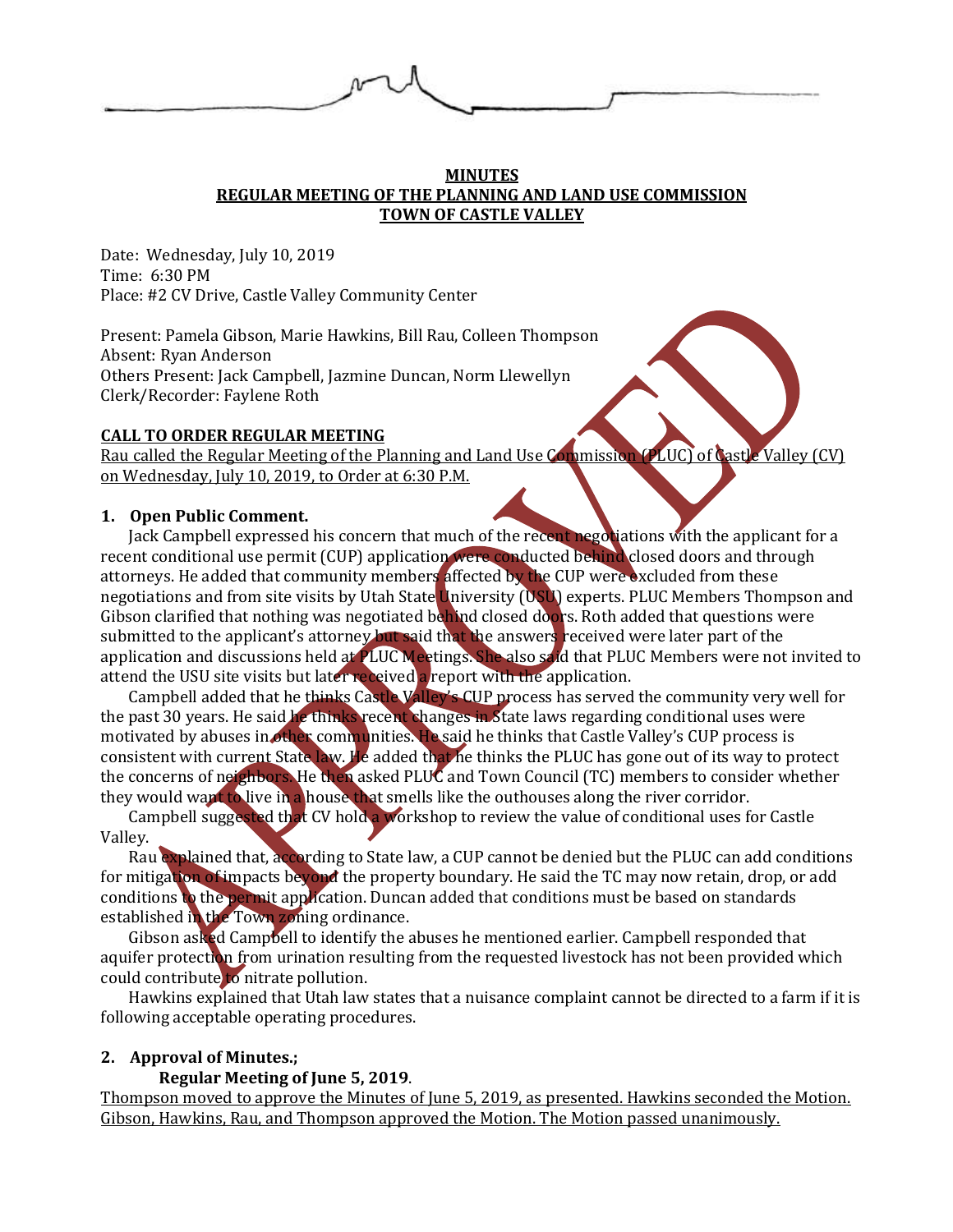

# **3. Reports.**

 **Correspondence –** Roth informed PLUC Members that Lee Stoddard has submitted a letter of interest to join the PLUC in January 2020 if Gibson fills one of the open TC seats. Roth said the PLUC vacancy would be announced by the Town Clerk later in the year to allow time for a new member to be appointed before the January 2020 PLUC Meeting.

**Town Council Meeting** – Thompson reported the following items from the June 19, 2019, TC Meeting:

- A member of the public expressed concern that the General Plan survey results could be subject to bias if discussed behind closed doors. Thompson said that Roth explained that the survey results and a summary would be presented at a Town Meeting. Thompson added that specific results would be discussed at PLUC Meetings and added that the survey results and all written comments would be posted on the Town website.
- Pam Hackley reported for the Solid Waste Service District (SWSD) that the Moab landfill will no longer take cardboard. It will, she said, be received at the Recycle Center. Hackley introduced Stephanie Hambrosky who will assume Hackley's seat on the SWSD board.
- The TC passed the 2020 budget with \$1000.00 set aside for the potential agreement with Moab City for animal control. Mayor Duncan told PLUC Members that Moab cannot start animal control until next year due to staff shortages.
- The livestock CUP was untabled for discussion but no action was taken since the applicant could not be present. According to Thompson, a member of the public stated that the Town has been very accommodating when the CUP applicant cannot be present at a Meeting but said that makes it very difficult for members of the public who may have gone to great inconvenience to attend a Meeting where nothing will be discussed. Thompson told PLUC Members that she had done some research since the TC Meeting but could find nothing in the Ordinance that required applicants to be at Meetings; although, she said the application procedures state that "APPLICANT MUST ATTEND BOTH MEETINGS." Duncan told PLUC Members that neighbors have been informed that the applicant will not be attending the July TC Meeting. Duncan added that CUP approvals are an administrative matter. She said public input is not required for administrative decisions as it is for legislative decisions. Roth added that the Town's procedure is to inform adjacent neighbors and to ask for their comments by letter or at a PLUC Meeting. PLUC Members made statements that the Town has always been open to public comment and said that they need evidence not clamor. Thompson reported that the CUP application will be discussed at the TC's August Meeting. She asked for another PLUC Member to attend the Meeting with her to assist in answering questions. Gibson agreed to attend. Duncan suggested talking with TC Members before the Meeting.

# **Permit Agent – Building Permit Agent**

**- Permit Activity** – Thompson reported that she approved a CUP for a massage therapy business as routine—after discussing it with her supervisor, Bill Rau—because the amount of traffic would be less than allowed in Ordinance 85-3. An electrical permit for a barn and a Temporary Dwelling Permit (TDP) renewal were also completed.

**- Updates on Recent Applications** – Thompson said she just granted a building permit on Taylor Lane and is processing another TDP renewal.

# **Procedural Matters.**

- **General Plan Survey Update** – Rau canvassed the tabulators present and learned that all but about 30 surveys have been tabulated. He said that Bob O'Brien will start analyzing data once he returns from his trip. Roth offered to help with any corrections that need to be made on the data sheets. Some general impressions were made as listed below:

- Livestock high but no overwhelming interest to ban livestock (including pigs)
- "Naturally occurring retirement centers- NORC" may be able to get grants or government assistance, advised one commenter.